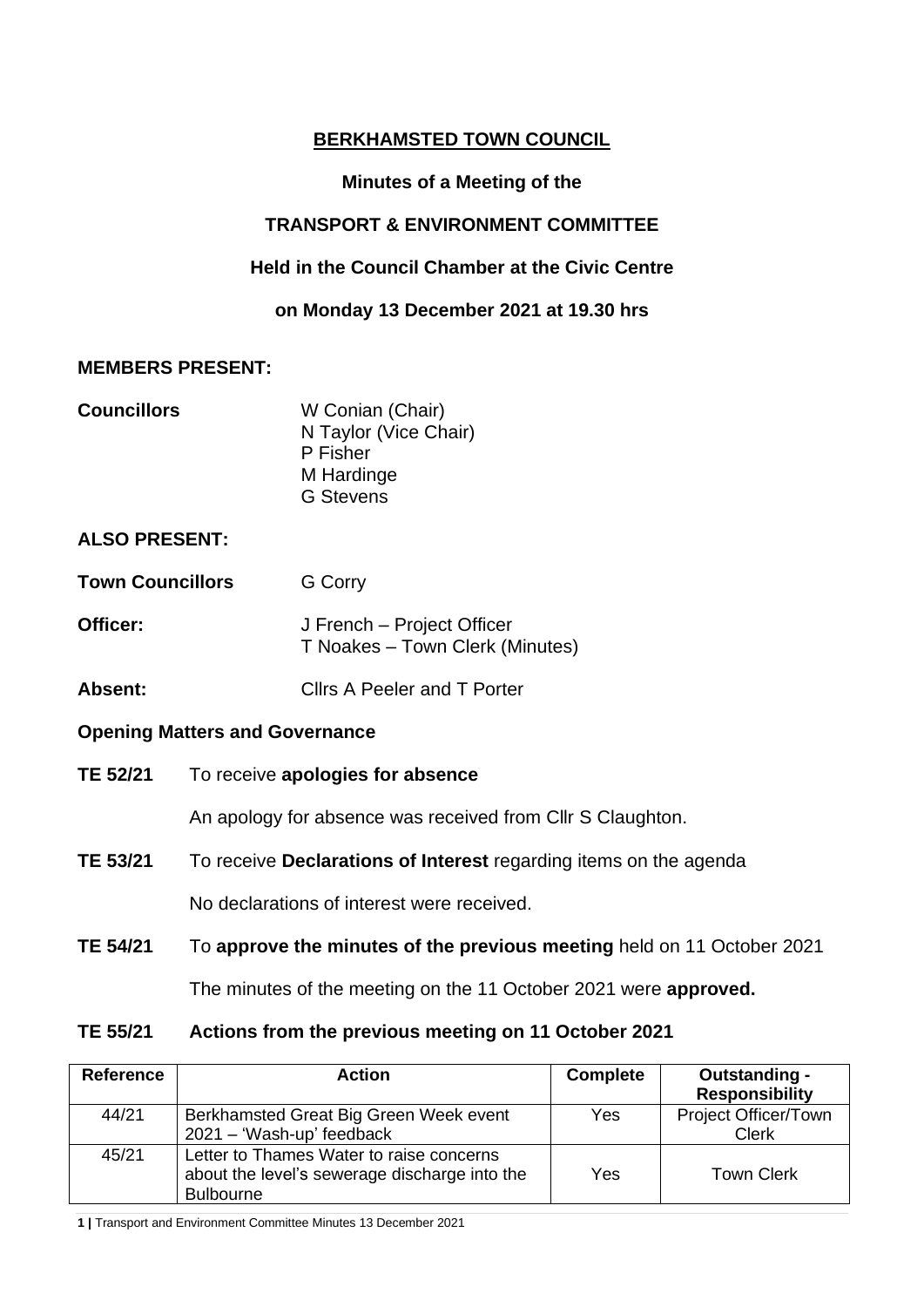| 49/21 | Contact Waitrose to find out what plans they<br>have for EV charging at their Berkhamsted<br>Store | Yes     | <b>Town Clerk</b>                    |
|-------|----------------------------------------------------------------------------------------------------|---------|--------------------------------------|
| 50/21 | Air quality survey to be progressed                                                                | Ongoing | <b>Town Clerk/Project</b><br>Officer |

Further action as a result of discussing the above items – Write to the Shell & Esso Garages in Berkhamsted to ask about plans for EV Chargers. Copy in Cllr P De Hoest and Lara Pringle (Northchurch). **Action – Town Clerk**

## **TE 56/21 Chair's Communications**

(i) Angle Passage Flower Bed – T&E Committee thanked Sarah Garrett for her continuing support in ensuring the flower bed at Angle Path/Passage (Anglefield Road) continues to look wonderful all year round.

 **Action – Town Clerk**

#### **TE 57/21 Public Participation**

To suspend Standing Orders so that **members of the public might speak.**

No members of the public were present.

#### **REPORTS FROM OTHER BODIES**

#### **TE 58/21 Hertfordshire County Councillor N Taylor**

- (i) Cllr N Taylor gave an update on HCC matters as follows:
	- Planned future work from the locality Highways budget for 2022/23 had been sent to all Town Councillors for comment. The details would be published after feedback has been received.
	- Cllr Taylor and the Town Clerk confirmed that all the required information for the 2 new SID's being planned for Berkhamsted had been submitted.

#### **TE 59/21 Berkhamsted Castle Trust**

An update from Berkhamsted Castle Trust was circulated (copy attached).

Committee discussed the items raised in the update and asked for the following to be progressed:

- (i) Contact HCC Ringway to find out more details about the drainage work carried out at the Castle and Bridgewater Road.
- (ii) Follow up with HCC to progress installation of the Newt Ladders**. Action – Town Clerk**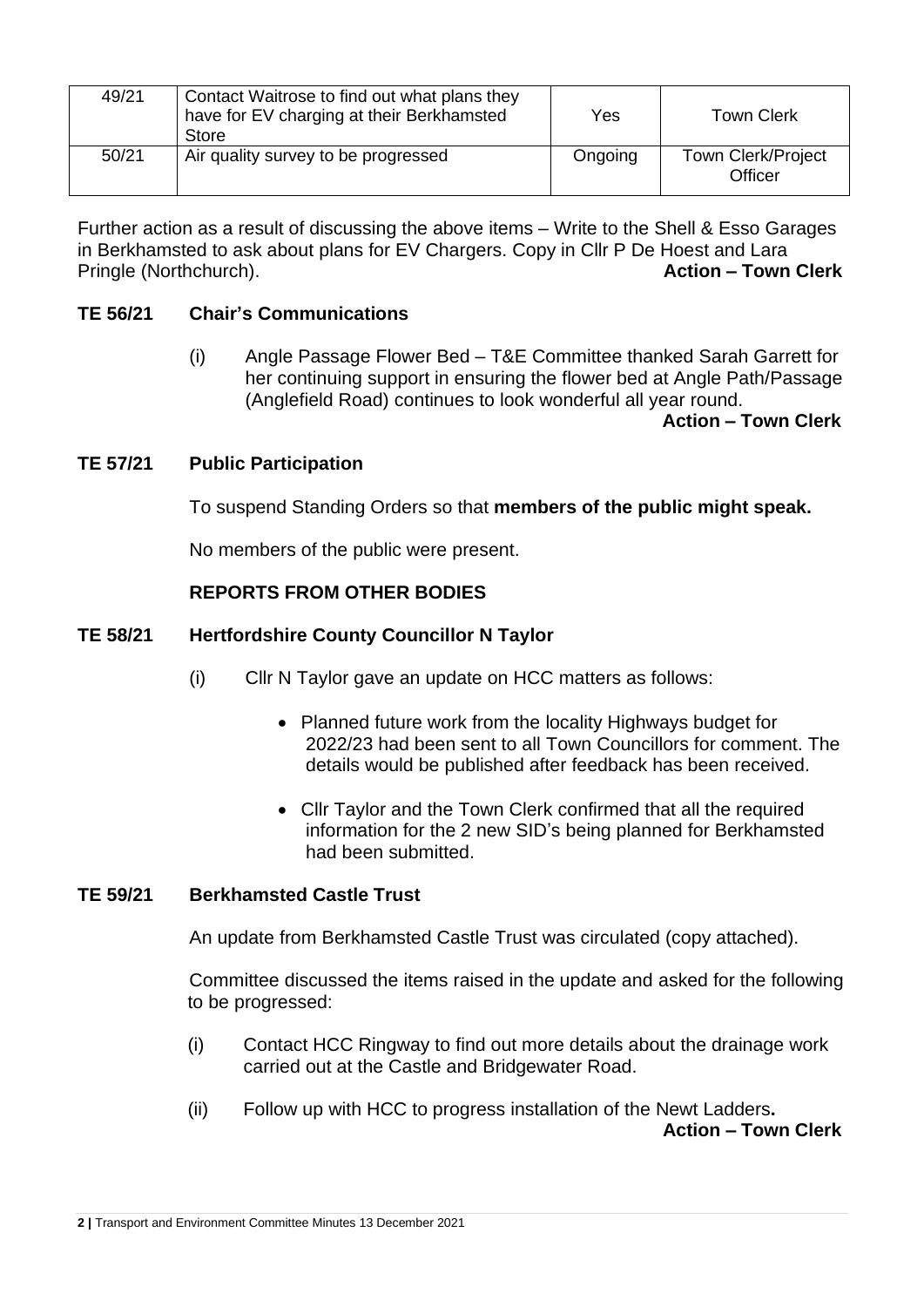## **TRANSPORT**

## **TE 60/21 Bus Service ITT Consultancy Contract Award**

(i) The Town Clerk gave an update on the Bus Service ITT Consultancy Contract Award. TAS Consulting had been informed that they had been awarded the contract and an initial project scoping meeting would take place in early January 2022. **Action – Town Clerk**

#### **ENVIRONMENT**

## **TE 61/21 Berkhamsted Great Big Green Week Event 2021**

(i) The post event notes were discussed and it was agreed that an event (probably a one-day event) will be planned for 2022. Berkhamsted Climate Action (a group of local organisations) will decide if the event would be held in Summer or Autumn 2022. **Action – Project Officer**

## **TE 62/21 Hertfordshire PCC application for SIDs and Anti-Speeding Measures**

This item was discussed during the HCC update.

## **TE 63/21 Air Quality Survey**

(i) It was agreed that consultation with Transition Town Berkhamsted would continue. The project would start with a small pilot after the purchase of equipment. Further work was required to understand how the data would be used and how any conclusions would be progressed. A costed project plan would be brought forward to the next T&E Committee. **Action – Project Officer/Town Clerk**

## **TE 64/21 Dacorum Green Community Grant Scheme**

(i) Committee agreed to promote the scheme but not to apply as a Town Council.

#### **TE 65/21 Close of Meeting**

The meeting closed at 21.04 hours.

Signed **…………………………….**

Date **……………………...**

## **Actions from T&E Committee held on 13 December 2021**

| Reference | Action                               | <b>Complete</b> | Outstanding -<br><b>Responsibility</b> |
|-----------|--------------------------------------|-----------------|----------------------------------------|
| 55/21     | Write to the Esso & Shell garages in | Yes             | Town Clerk                             |

**3 |** Transport and Environment Committee Minutes 13 December 2021